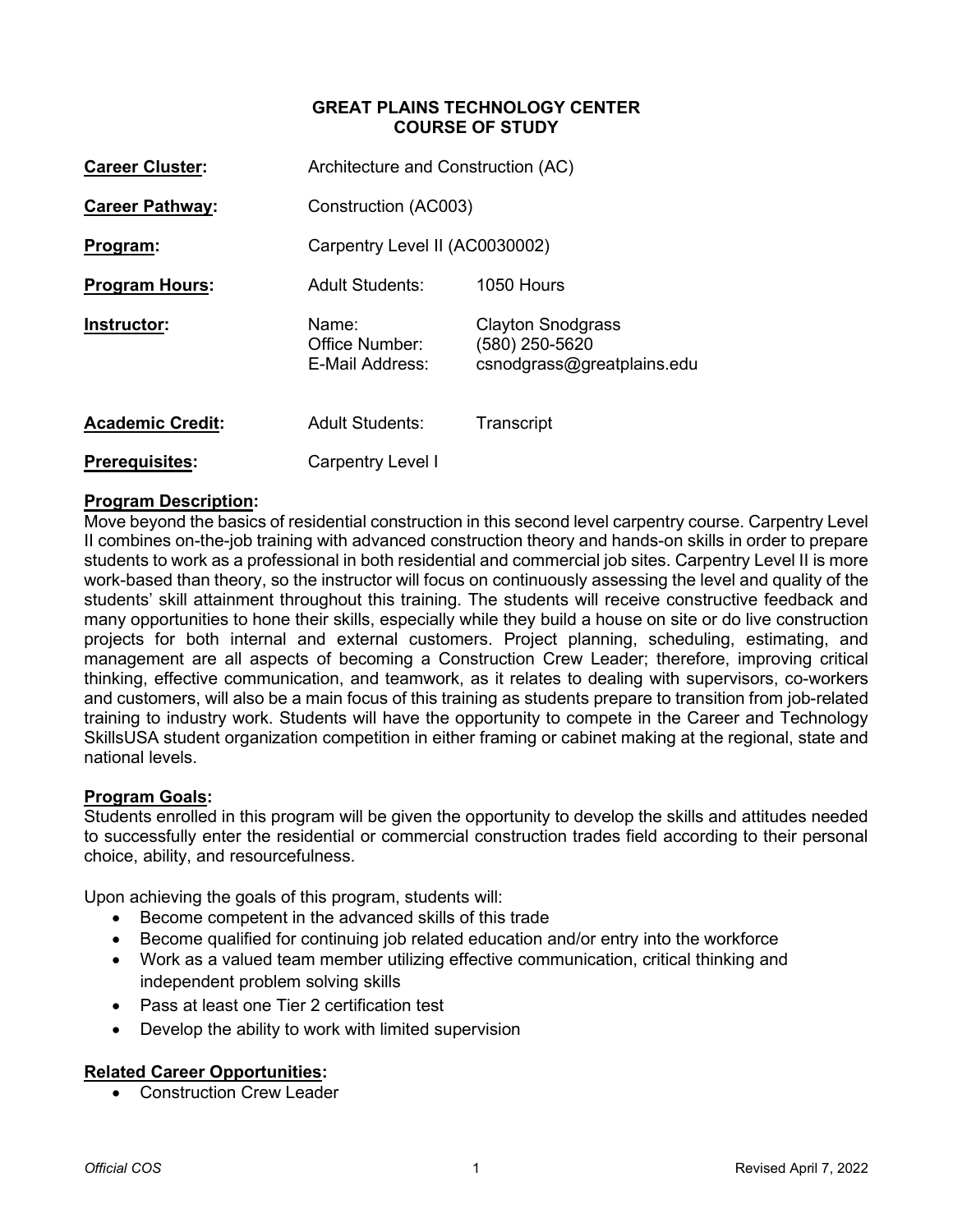- Residential Carpenter
- Commercial Carpenter
- Construction Laborer
- Drywall Installer and Finisher
- Trim Carpenter
- **Cabinetmaker**
- Joiner
- Roofer
- Frame Carpenter
- Finish Carpenter

# **Program Objectives:**

After successful completion of this program, the student will be able to:

- Read and follow work diagrams, schematic drawings, technical manuals and code books
- Apply basic concepts of math and measurement to perform various construction-related tasks
- Plan and apply proper layout, cutting, and construction procedures for building projects
- Sketch construction drawings and be able to modify them as necessary
- Make accurate estimates of time and material costs for projects
- Communicate effectively and work well with supervisors, co-workers and customers

# **DESCRIPTION OF COURSES**

# **Course # Course Name ADT ADL ADL ADL ADL ADL ADL ADL ADL ADL ADL ADL**

## **TI00993 Construction Drawings 20 40 60**

The fundamental principles of construction drawings are presented in theory and then developed in the classroom shop through a wide variety of assignments and hands-on projects which both focus on developing basic identification, interpretation and application of construction drawings, symbols, abbreviations, components and dimensioning. Emphasis is placed on reading, interpreting, and understanding construction drawings for various residential and commercial buildings. Students will learn foundational concepts including: different types of drawings (civil, architectural, structural, mechanical, plumbing/piping, electrical and fire protection) as well as measurement and scale. An examination of the building codes and standards applicable to building construction and inspection processes will be integrated in this course.

# **TI00407 Stairs 60 120 180**

This course is an introduction to the various types of stairs and the common building code requirements of both internal and external stairs used in residential and commercial construction. Training will cover the techniques for measuring and calculating the rise, run and stairwell opening. Proper techniques in laying out stringers, fabricating and installing basic stairways will be emphasized. This course will also cover the materials and techniques required in finishing wooden staircases and other applications used in commercial stair construction. An examination of the building codes and standards applicable to building construction and inspection processes will be integrated in this course.

# **TI00712 Advanced Cabinets 70 140 210**

The goal of this hands-on course is to develop basic cabinetmaking skills. The use of fine woodworking tools and materials, and various joinery techniques will be utilized. The student will focus on accuracy of layout, detailed familiarization with planes, chisels and sharpeners, as well as portable and stationary power tool use. Students will build their own cabinet(s); the joinery will include carcase, face frame,

#### *Official COS* 2 Revised April 7, 2022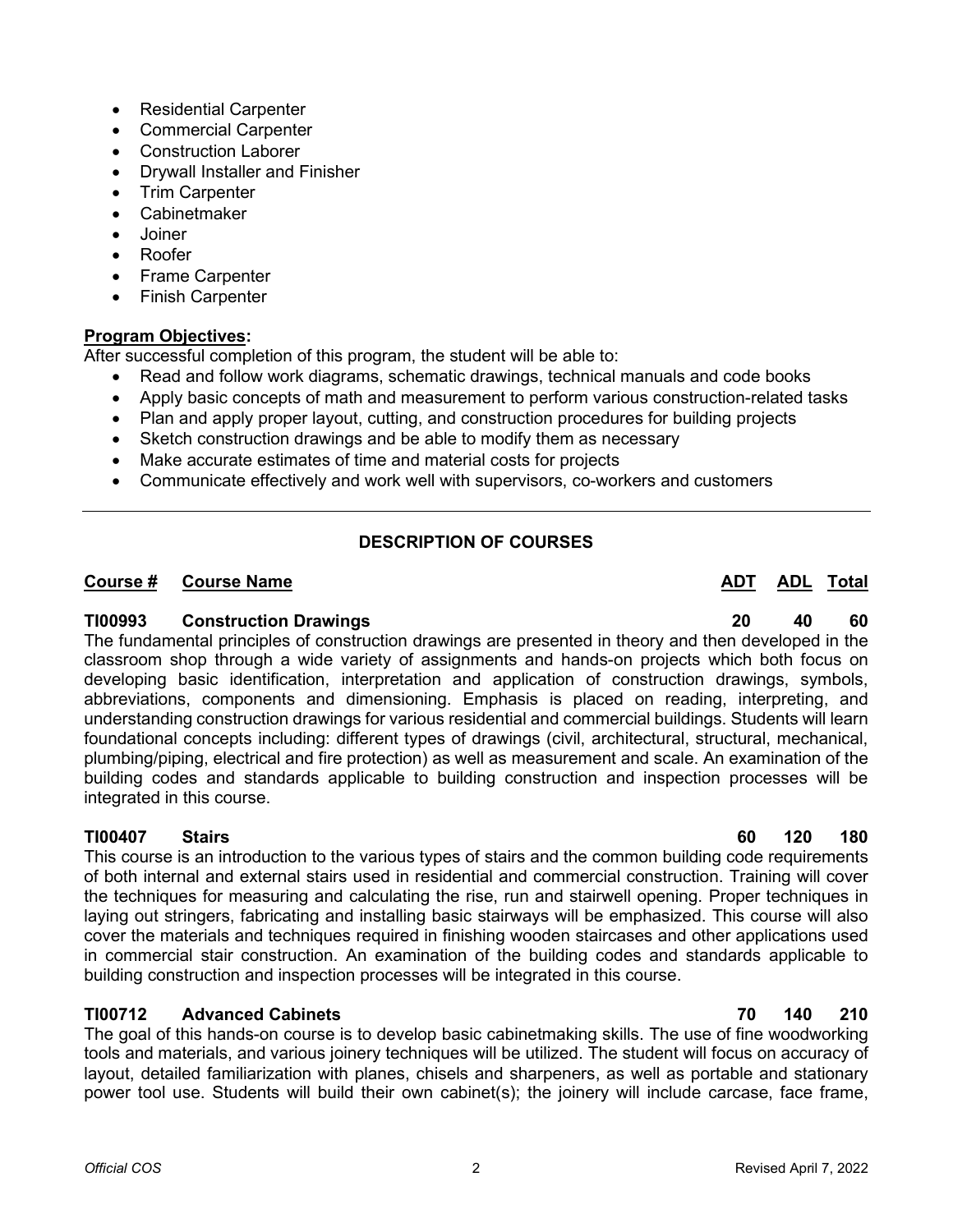dovetail drawer and raised panel door construction techniques. While hand tool use will be encouraged, options for using power tools in various operations will be demonstrated. Estimating the cost necessary to complete cabinetmaking projects by figuring the costs of materials and labor using pertinent formulas will be taught. An examination of the building codes and standards applicable to building construction and inspection processes will be integrated in this course.

## **TI01591 Advanced Millworks 25 50 75**

This advanced hands-on course emphasizes the craftsmanship and fine woodworking involved in finishing high-end residential and commercial projects. Training will include design and construction of mantels and fireplace designs, custom shelving and closets, custom moldings, built-up arches and ornamental columns. The student will be able to demonstrate the skills and work habits necessary to complete tasks in a safe manner and to adapt previously learned skills to complete more complex highly detailed carpentry tasks. An examination of the building codes and standards applicable to building construction and inspection processes will be integrated in this course.

# **TI01681 Commercial Carpentry 80 160 240**

This course will introduce the students to the techniques required to identify correct framing materials, tools and builing methods necessary to layout and to install commercial metal stud framing. Metal stud framing construction procedures, drywall application and attachments of various types of trim will be applied. Students will be able to describe the types and grades of steel framing materials by learning how to select and install metal framing for interior walls, exterior non-load bearing walls and partitions. The students will expand their knowledge of basic drywall installation and finishing by learning and applying the skills and safe practices required to work as a commercial drywall installer and finisher. Emphasis will be placed on applying the proper techniques to achieve the desired aesthetics and finishes. This course identifies the materials used for various types of suspended ceilings, ceiling tiles, pan-type ceilings and drywall grid systems. The principles of suspension layout, suspension methods and attachment procedures will be presented. Advanced shapes such as domes and stepped soffits will be covered. This course covers the methods of researching building codes for specific residential and commercial building projects. Upon completion, students should be able to determine the code constraints governing residential and construction projects. An examination of the building codes and standards applicable to building construction and inspection processes will be integrated in this course.

# **TI00802 Workforce Staging 15 30 45**

This course is designed to be delivered as an integrated component within the courses taken by the individual student. The course is designed for the development of leadership, personal development and employability skills.

# **TI00791 Workforce Induction 80 160 240**

This course is a formalized mentorship based instructional process for the purpose of accelerating the learner's skill development and individual transition into the workforce. The training necessary to understand and apply the principles of project planning, scheduling, estimating, management and supervising employees will be introduced. Content and specific application of specialized skill development is driven and determined by each student's respective career objective(s) and/or industry opportunites available to him or her.

| <b>Program Total:</b> | <b>Theory</b> | Lab | Total |
|-----------------------|---------------|-----|-------|
| <b>Adult Student:</b> | 350           | 700 | 1050  |
|                       |               |     |       |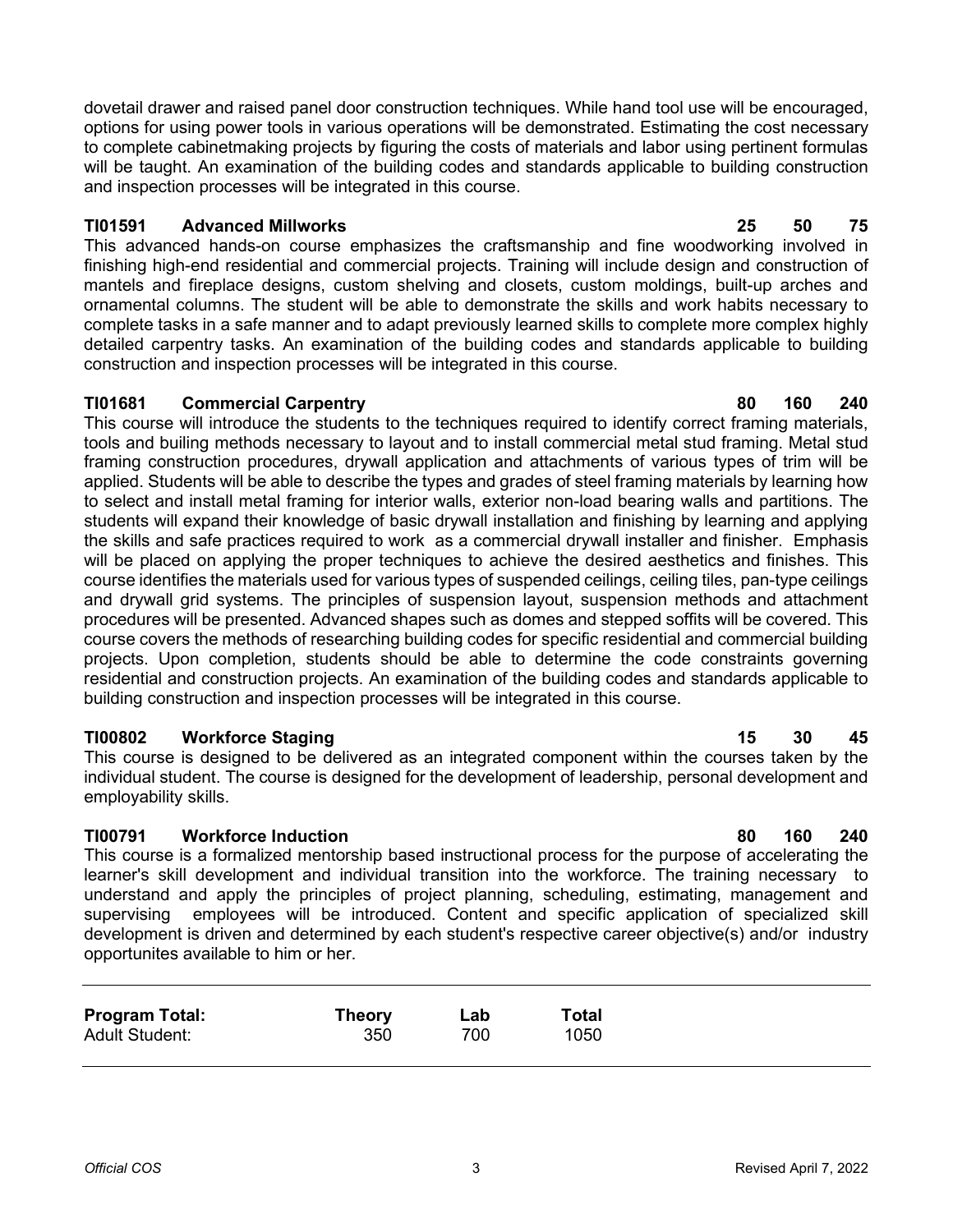## **Evaluation Policy:**

## **Employability Grades (100 points per week; 40% of final grade)**

The employability skills grade is based on 20 points per day (which may include: attitude, attendance, safety, punctuality, cooperation, participation, clean-up, class preparation, school/classroom rules, and time management). Points will be deducted if these responsibilities are not met at the instructor's discretion. Students will be allowed to make up unearned employability points for **excused** absences only. Full credit will be given for assignments/tests that have been made up due to excused absences only (see Student Handbook).

## **Performance Grades (40% of final grade)**

- Live projects
- Performance or skill tests
- Homework
- Written Assignments

## **Test Grades (20% of final grade)**

- Test grades will be based on a 100-point scale.
- Test grades include written and/or skills tests.
- A test will be given for each unit of instruction.
- Tests are to be taken as a unit is completed.
- Tests must be completed within allotted time.

## **Final Grade (9 Weeks Period)**

9-weeks grade will be calculated by averaging grades in each category and summing each category according to their assigned weight. Progress reports will be sent to home schools at six and twelve-week intervals each semester as required or requested. Grades are accessible online at<http://sonisweb.greatplains.edu/studsect.cfm>

### **Grading Scale:**

The grading scale as adopted by the Board of Education is as follows:

 $A = 90 - 100$  $B = 80 - 89$  $C = 70 - 79$  $D = 60 - 69$  $F = Below 60$ W = Withdrawn  $I = Incomplete$ N = No Grade (Refer to Student Handbook)

### **Make-Up Work Policy:**

**All Make-Up Work Is The Responsibility Of The Student.** Make-up work will be handled as specified in the Student Handbook. Please be sure to read and understand all student policies, especially makeup of assignments, tests and employability due to absences. Students should always arrange for any make-up work with the instructor as per the Student Handbook. Students should keep track of his or her progress and grades.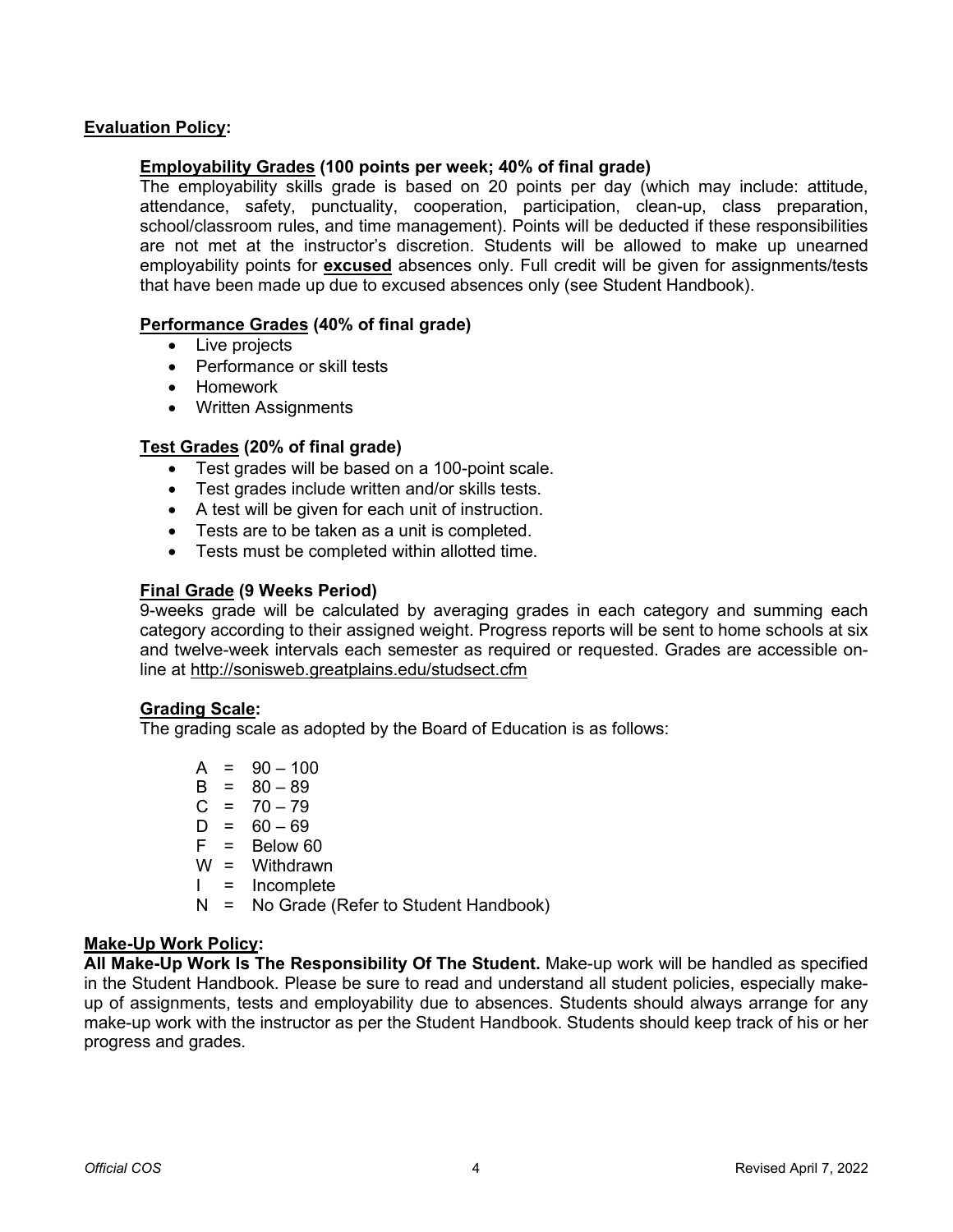# **Attendance Policy:**

For specific information related to attendance and tardiness refer to the Student Handbook. Students should keep a written record of their absences and tardiness.

## **Course Requirements and Expectations:**

The general course requirements and expectations include:

- Teaching methods consist of both lecture and "hands on" projects.
- The student must demonstrate the ability to apply safety to all aspects of the construction field.
- All students must adhere to the policies and procedures in the GPTC Student Handbook.
- SkillsUSA is the student organization for the residential construction carpentry field. This club offers an outstanding opportunity to develop leadership and social skills. Students are highly encouraged to participate. The dues, \$10.00 are paid by the student.
- It is highly recommended that the student have purchased or attained the required tools and equipment for employment as a carpenter. Possessing a valid driver's license will also benefit the student and is recommended.
- The required class dress is a program t-shirt with jeans or shorts and work boots or shoes. T-shirts cost \$10.00 each and are paid for by the student.

## **Student Behavior Includes:**

- Wear safety glasses at all times when in the shop area.
- Wear the designated program t-shirt, work boots or shoes at all times while in class.
- Wear the student name badge at all times.
- Follow the proper procedure if you are absent, tardy or have a school activity.
- Abide by the rules in the student handbook, as well as those established inside the classroom.
- Follow all rules and regulations of the Great Plains Technology Center.

*NOTE: For additional information or questions regarding the GPTC School policies and procedures, please refer to the Student Handbook and/or the Instructor.*

## **Industry Alignments:**

- National Center for Construction Education and Research (NCCER)
- National Association of Home Builders (NAHB)
- Association of General Contractors (AGC)

### **Certification Outcomes:**

- **Tier 2** Certifications Endorsed by Industry Organizations
	- ODCTE: Construction Trainee (3001)
	- ODCTE: Finish Carpenter (3003)
	- ODCTE: Frame Carpenter (3005)

### **CIP Code and SOC Code Crosswalk**:

- CIP Code 46.0201
- SOC Code  $-47-2031.01$

### **OCAS program codes**:

- 9053 Carpentry (first year)
- 9078 Carpentry (second year)